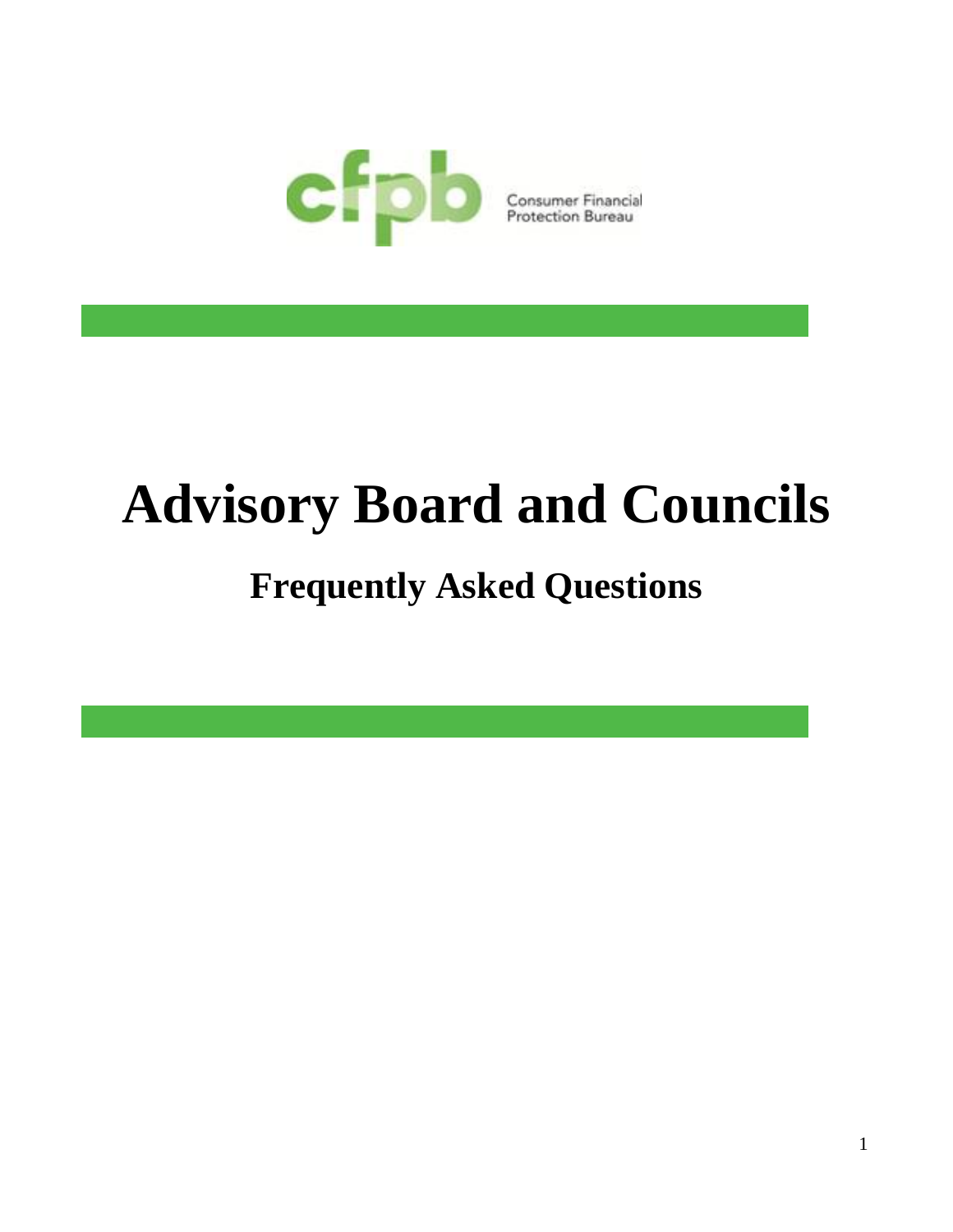# **Frequently Asked Questions**

## **GENERAL**

#### **What are Advisory Boards or Councils?**

Advisory boards and councils serve the Bureau, and other government agencies, as formal means to solicit external feedback on a range of topics including consumer engagement, policy development, and research, among others. The CFPB's Consumer Advisory Board is authorized by §1014(a) of the Dodd-Frank Wall Street Reform and Consumer Protection Act ("Dodd-Frank Act"). The purpose of the Consumer Advisory Board ("CAB" or "Board") is "to advise and consult with the Bureau in the exercise of its functions under the Federal consumer financial laws, and to provide information on emerging practices in the consumer financial products or services industry, including regional trends, concerns, and other relevant information."

The CFPB has organized four advisory boards and councils<sup>[1](#page-1-0)</sup>:

- Consumer Advisory Board
- Community Bank Advisory Council
- Credit Union Advisory Council
- Academic Research Council

#### **What is the difference between Federal Advisory Boards and Councils, and Panels?**

While CFPB advisory councils and panels aim to accomplish similar goals, they are distinguished by their structural aspects, such as scope, formality, and transparency requirements. An advisory board or council is more formal, more transparent, and addresses a broader scope of issues than a panel. Advisory boards or councils may consult with the agency on a variety of cross-cutting topics, will generally have a life-span of two years or more, will publicly report meetings prospectively, and will provide detailed minutes and/or summaries of the meetings. Panels or roundtables will consult on a single issue or a discrete topic area with interrelated or associated issues, have a life-span of not more than one year, publicly report meetings retrospectively, and provide high-level summaries of meetings.

# **Who at the Bureau approves the establishment of an Advisory Board or Council and appoints Members?**

Except as provided by statute, regulation, or other Bureau directive, the authority to establish, utilize, renew, abolish, or appoint members to advisory boards or Board or Councils is reserved to the Director of the Bureau ("Director") and may be exercised only by him. Under the inherent Dodd-Frank Act, which establishes the Consumer Advisory Board, the Director may also establish additional advisory boards and councils and may appoint members to advisory boards and councils.<sup>[2](#page-1-1)</sup> To effectively carry out its mission of protecting consumers, offices within the Consumer Financial Protection Bureau ("CFPB" or the "Bureau") rely on engagement with external stakeholders to solicit advice about their activities. The Director approves any advisory board, council or panel established to provide advice and consultation to the Bureau

<span id="page-1-0"></span>The other committees are described below.

<span id="page-1-1"></span><sup>&</sup>lt;sup>2</sup> See also 41 C.F.R. 102-3.50(d) (Federal Advisory Committee implement regulations recognize that agency head has a general authority under Title 5 to establish advisory committees).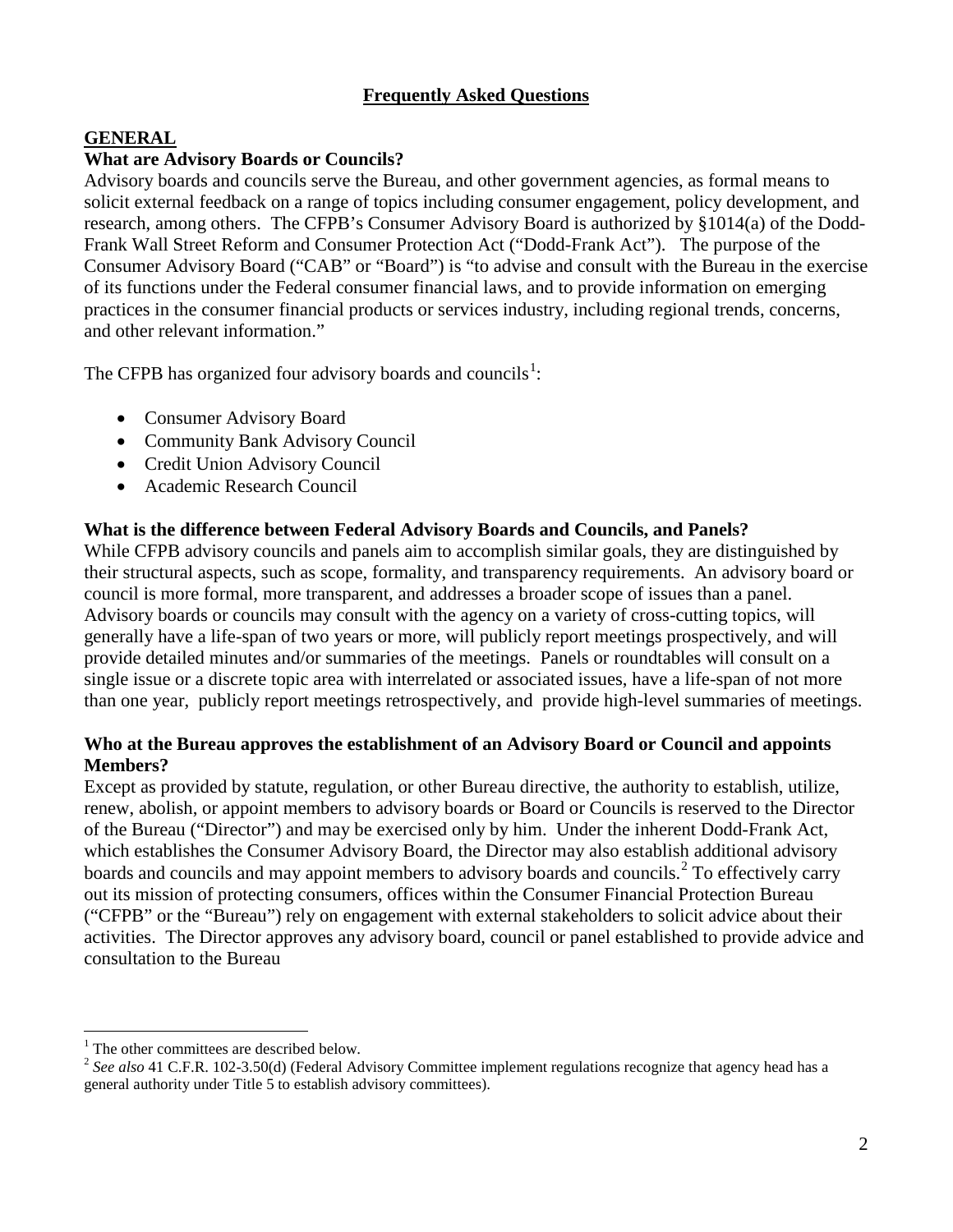# **How have the advisory groups been used by the Bureau?**

Whether we're writing regulations, redesigning forms to be easier to understand, or following new trends in consumer finance, we count on our advisory groups for advice and insight. In addition to our day-to-day work of [gathering input,](https://help.consumerfinance.gov/app/tellyourstory) we also convene these independent groups for formal input on everything from consumer engagement and policy development, to research.

The Consumer Advisory Board is a source of market intelligence and expertise for us, they also advise and consult us on our work. The Community Bank Advisory Council advises us on regulating consumer financial products or services and specifically to share the unique perspectives of community banks. The Credit Union Advisory Council advises us on regulating consumer financial products or services, specifically to share the unique perspectives of credit unions.

The Academic Research Council advises us on research methodologies, data collection, and analytic strategies and provides feedback about research and strategic planning.

#### **What does the CFPB Consumer Advisory Board do?**

The Consumer Advisory Board (CAB) "advise[s] and consult[s] with the Bureau in the Bureau's exercise of its functions under the Federal consumer financial protection laws," and "provide[s] information on emerging practices in the consumer financial products and services industry, including regional trends, concerns, and other relevant information." The Board's charter indicates that the function of the Board is to be solely advisory. The Bureau alone will decide what action it will take and policy it will express with respect to the Federal consumer financial laws.

#### **What does the ARC do?**

The Academic Research Council provides advice and feedback on research methodologies, framing research questions, and analytic strategies.

#### **What does the CBAC do?**

The Community Bank Advisory Council advises us on regulating consumer financial products or services, specifically to share the unique perspectives of community banks. They share information, analysis, and recommendations to better inform our policy development, rulemaking, and engagement work.

#### **What does the CUAC do?**

The Credit Union Advisory Council advises us on regulating consumer financial products or services, specifically to share the unique perspectives of credit unions. They share information, analysis, and recommendations to better inform our policy development, rulemaking, and engagement work.

#### **Do any of the groups have sub-committees?**

Currently only the CAB has sub-committees; however, each advisory council charter provides for the ability of each group to divide into sub-groups or sub-committees in consultation with the Bureau. The CAB presently has organized four committees: Mortgages, Small dollar and Installment lending, Card and Payments, and Credit Reporting, Debt Collection and Deposits Committee.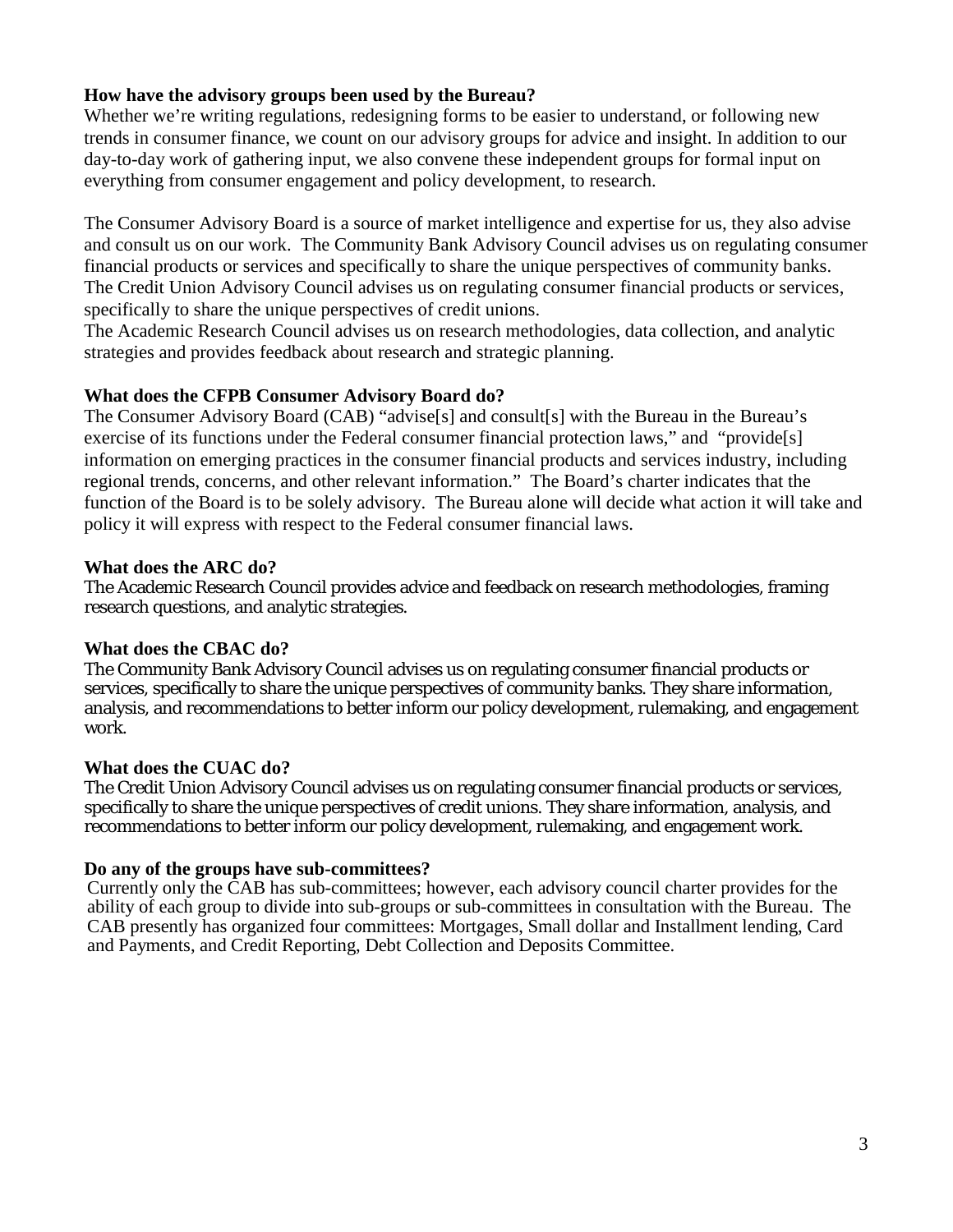# **APPLICATIONS AND MEMBERSHIP**

#### **Who are the members of the CAB and what qualifications do CAB members need?**

CAB members are a diverse group comprised of members of the general public. The Dodd-Frank Act provides specific guidance to the Bureau about who can be a CAB member. Specifically it says, "in appointing the members of the Consumer Advisory Board, the Director shall seek to assemble experts in consumer protection, financial services, community development, fair lending and civil rights, and consumer financial products or services and representatives of depository institutions that primarily serve underserved communities, and representatives of communities that have been significantly impacted by higher-priced mortgage loans, and seek representation of the interests of covered persons and consumers, without regard to party affiliation." The Director is also dedicated to selecting a CAB membership that is diverse in gender, ethnicity, and geography.

## **What status will Advisory Board and Council members have with respect to government employment? Will the Advisory Board or Council members represent themselves or the organizations or institutions they are affiliated with?**

In general, members of federal advisory boards or councils are designated either as Special Government Employees or as "representatives." The Bureau's Advisory Board and Council Members can either be appointed as "Representatives" or "Special Government Employees." Representatives are specifically appointed to the CAB or other advisory council to provide the board or council with the points of view of nongovernmental entities or of a recognizable group of persons (e.g., an industry sector, consumer group, labor union, etc.) that has interests in the subject matter under the committee's charge. Special Government Employees are appointed to a committee to exercise their own individual best judgment on behalf of the government. It is also expected that SGEs will discuss and deliberate in a manner that is free from conflicts of interests. In either capacity, CAB or other advisory council members are not authorized to speak on behalf of the Bureau, board or advisory council. Finally, although CAB and advisory council members may discuss information that has not been disclosed to the public, confidential supervisory and enforcement information will not be shared with any advisory board or council.

# **What are the terms for Advisory Board and Council Members?**

Beyond the inaugural appointments, members of the CAB will serve a three year term; members of the CBAC will serve a two year term; members of the CUAC will serve a two year term and members of the ARC will serve two year terms.

# **Who can apply to serve on an Advisory Board or Council?**

Any interested person who meets the qualifications outlined below may apply for membership to an Advisory Board or Advisory Council.

Pursuant to Section 1014(b) of the Dodd-Frank Act, in appointing members to the Board, "the Director shall seek to assemble experts in consumer protection, financial services, community development, fair lending and civil rights, and consumer financial products or services and representatives of depository institutions that primarily serve underserved communities, and representatives of communities that have been significantly impacted by higher-priced mortgage loans, and seek representation of the interests of covered persons and consumers, without regard to party affiliation." The determinants of "expertise" shall depend, in part, on the constituency, interests, or industry sector the nominee seeks to represent, and where appropriate, shall include significant experience as a direct service provider to consumers.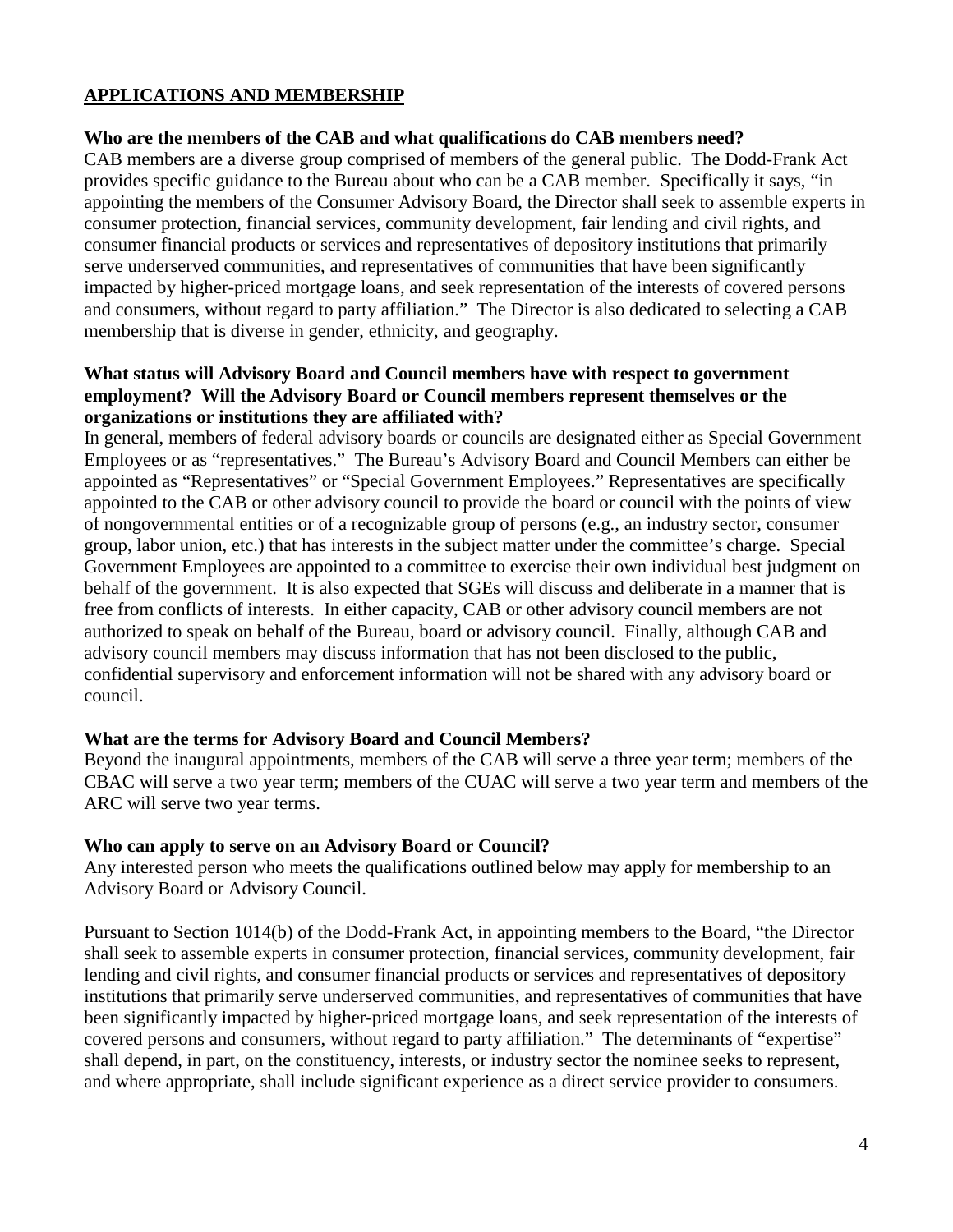Pursuant to Section 5 of the Community Bank Advisory Council Charter, in appointing members to the Advisory Council, the Director shall seek to assemble experts in consumer protection, financial services, community development, fair lending and civil rights, and consumer financial products or services and representatives of community banks that primarily serve underserved communities, and representatives of communities that have been significantly impacted by higher-priced mortgage loans, and shall strive to have diversity in terms of points of view. Only current bank or thrift employees (CEOs, compliance officers, government relations officials, etc.) will be considered for membership. Membership is limited to employees of banks and thrifts with total assets of \$10 billion or less that are not affiliates of depository institutions or credit unions with total assets of more than \$10 billion.

Pursuant to section 5 of the Credit Union Advisory Council Charter in appointing members to the Advisory Council, the Director shall seek to assemble experts in consumer protection, financial services, community development, fair lending and civil rights, and consumer financial products or services and representatives of credit unions that primarily serve underserved communities, and representatives of communities that have been significantly impacted by higher-priced mortgage loans, and shall strive to have diversity in terms of points of view. Only current credit union employees (CEOs, compliance officers, government relations officials, etc.) will be considered for membership. Membership is limited to employees of credit unions with total assets of \$10 billion or less that are not affiliates of depository institutions or credit unions with total assets of more than \$10 billion.

Pursuant to Section 11 of the Academic Research Council Charter, the Assistant Director of the Office of Research shall seek to assemble academic experts in various areas of consumer and household finance. In appointing members of the Board, the Office of Research seeks to assemble distinguished scholars, with a strong research and publishing background, and a record of public or academic service. We are seeking prominent experts who are recognized for their professional achievements and objectivity in the following fields: economics, statistics, psychology or behavioral science. In particular, scholars with strong methodological and technical expertise in structural or reduced form econometrics, behavioral economics, field experiments, program evaluation, psychology, financial modeling, and lab testing are desired. The members of the Council will collectively provide a balance of expertise in all of these areas.

# **I know what the CAB does, what do the other advisory bodies – the Community Bank, Credit Union, and/or Academic Research Advisory Councils - do?**

In addition to the CAB, the CFPB has also organized additional advisory councils which will provide the Bureau with feedback and recommendations to inform its policy development, research, rulemaking, and engagement functions. These groups are: the Credit Union Advisory Council (CUAC); the Community Banks Advisory Council (CBAC); and the Academic Research Council (ARC). The Dodd-Frank Act gives the CFPB authority to create advisory councils as an additional way to reach out to stakeholders with an interest in the CFPB's activities.

The CFPB supervises depository institutions and credit unions with total assets of more than \$10 billion and their respective affiliates, but other than the limited authority conferred by§ 1026 of the Dodd-Frank Act, the CFPB does not have supervisory authority regarding credit unions and depository institutions with total assets of \$10 billion or less. As a result, the CFPB does not have regular contact with these institutions, and *it* would therefore be beneficial to create a mechanism to ensure that their unique perspectives are shared with the Bureau.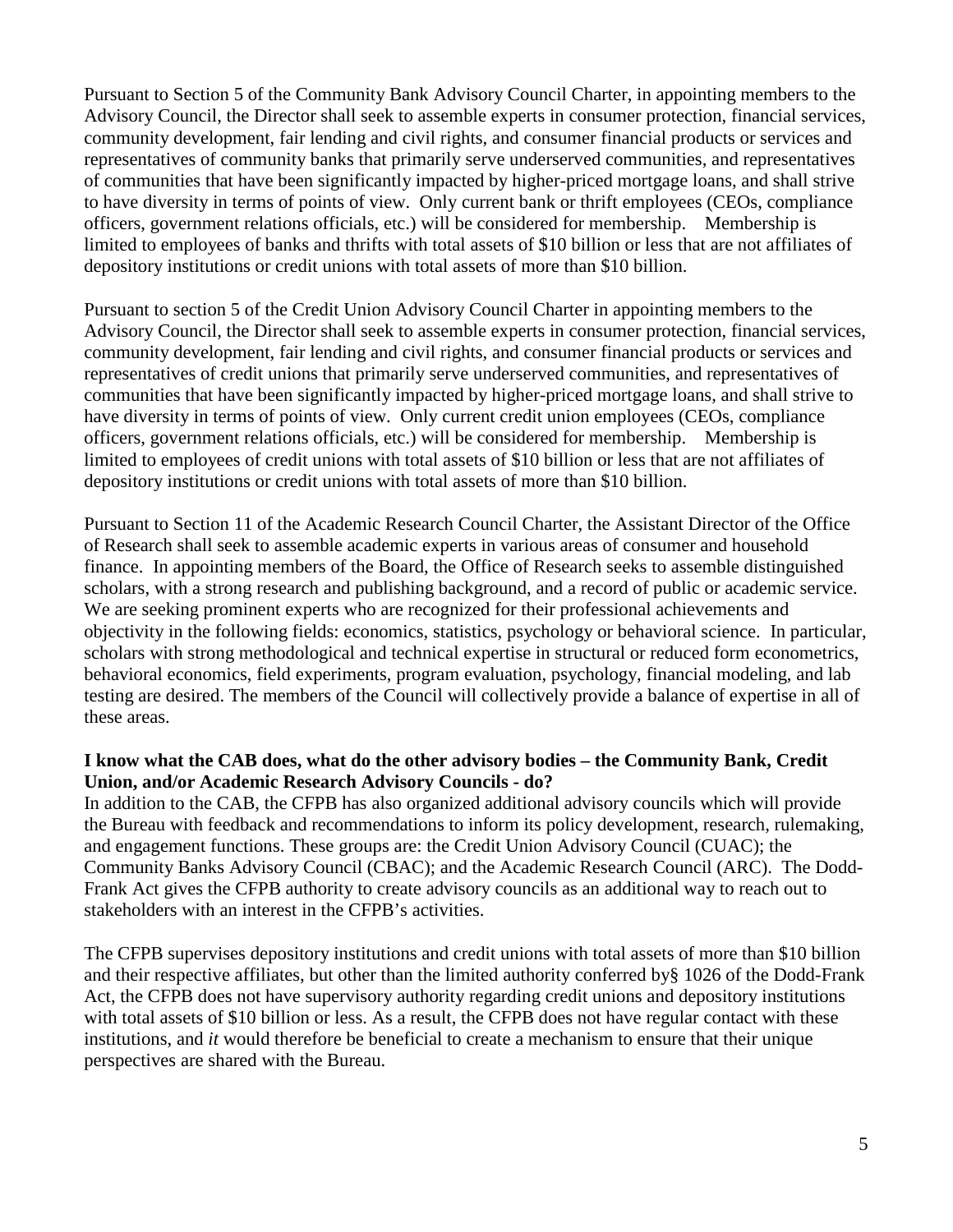The CBAC and CUAC shall fill this gap by providing an interactive dialogue and exchange of ideas and experiences between community bankers, credit unions and Bureau staff. These councils will advise generally on the Bureau's regulation of consumer financial products or services and may provide information, analysis, and recommendations to the Bureau. Members of the CBAC and the CUAC are appointed by the CFPB Director and must be employed by a company with total assets of \$10 billion or less that is not an affiliate of a credit union or community bank with total assets of more than \$10 billion. The CBAC and CUAC will convene publicly and provide public summaries or reports of their meetings. Members on both councils will serve two-year terms; they are not eligible for reappointment.

The CFPB conducts research, performs analysis, and reports on topics relating to the Bureau's mission, including developments in markets for consumer financial products and services, consumer awareness, and consumer behavior. To support the Bureau's commitment to fact-based policy development, the CFPB established the Academic Research Council, a consultative body comprised of scholars with relevant subject matter expertise. The ARC advises the CFPB on research methodologies, data collection, and analytic strategies and provides feedback regarding the Bureau's research work and strategic planning process. The ARC will meet in-person once annually and maintain ongoing communications throughout the year.

#### **What is the time commitment to serve on a Board or Council?**

Generally, service on a Board or Council will vary for each group. The CAB meets three times per year, for usually two full business days; the ARC meets once per year for one business day, the CBAC and CUAC meet four times a year, twice in person and twice by conference call. The in-person meetings last a full day.

#### **After I submit my application, when will I learn whether I have been selected?**

CFPB anticipates that the selection process may last several months. After an application has been received by the Bureau, applicants will be regularly updated on the status of the process and their application. The Bureau will not review applications and will not answer questions from internal or external parties regarding applications until the application period has closed.

**I applied for membership to the CAB last year, do I need to reapply? If I applied to serve on the CAB previously may I use the same application materials on different applications?** Yes you will need to reapply to serve on the CAB or any Bureau advisory group. Instructions for how to apply can be found [here.](http://www.consumerfinance.gov/blog/accepting-applications-for-our-advisory-board-and-councils/)

#### **I know someone who I think would make a great candidate for a Board or Council can I just**

**nominate that person?** You may provide a written letter of recommendation in support of someone applying for membership to the CAB or any Bureau advisory group. If you know someone who you think should apply, please share our application materials with them. A complete application should include a letter of recommendation – which you may provide – a completed [application](http://files.consumerfinance.gov/f/201401_cfpb_advisory-board-application.pdf) and a resume.

#### **After I submit my application, what are the next steps?**

After you submit your completed application packet, applicants will receive an email from the Bureau confirming receipt of the application. At the end of the application materials, the Bureau will begin reviewing submitted materials. The Bureau will periodically notify candidates on the status of the process. At the end of the process when selections have been made, all applicants will be notified.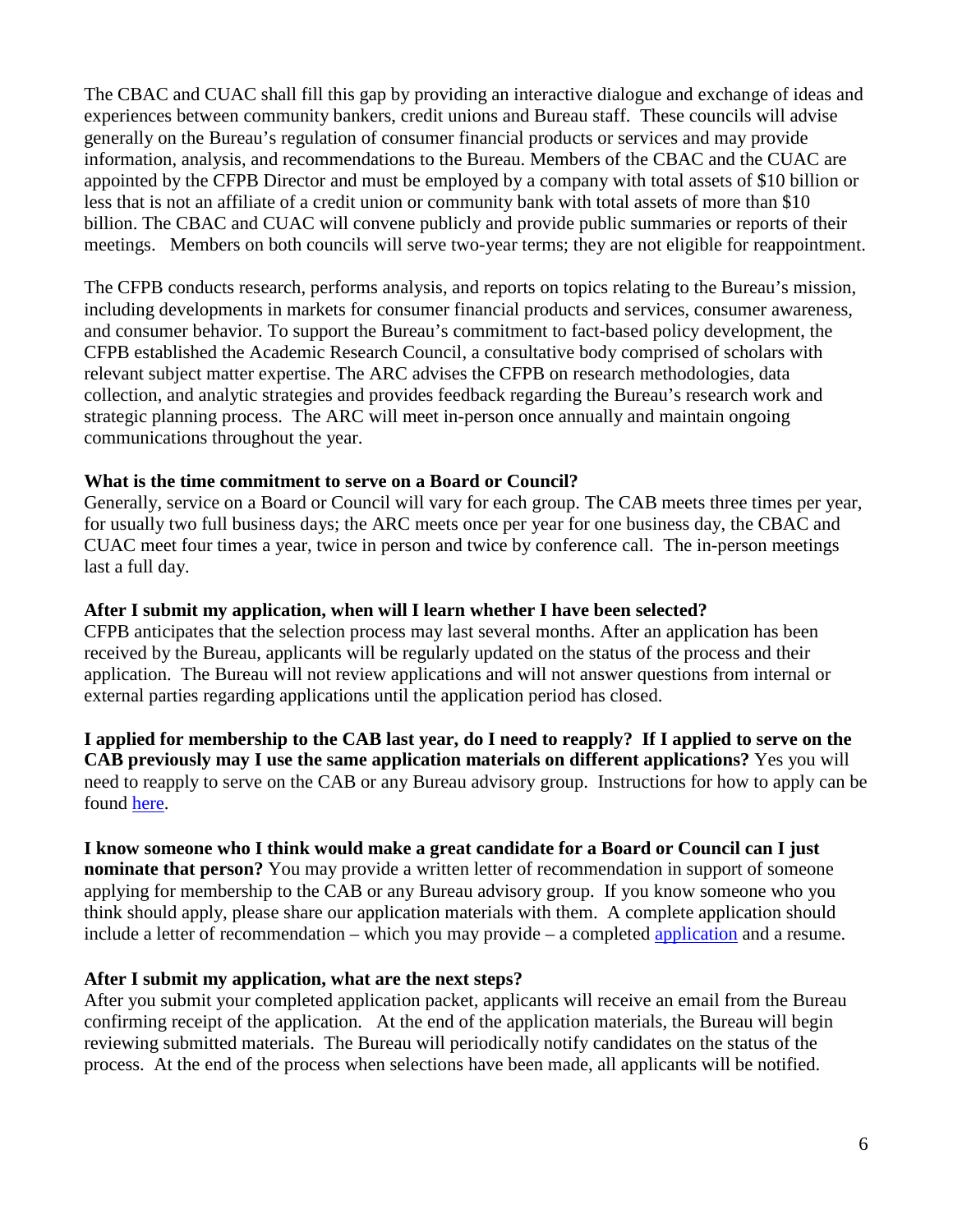# **I'm having trouble printing my application, where (on the application) do I go to Print?**

If you are having troubles with printing, please follow answers below; Use the "Print as image" option. Click the Advanced button in the Print dialog box.

# **How do visually impaired applicants access the application materials?**

The Bureau provides access to machine readable application materials to members of the public that are visually impaired. The readable application can be accessed by [clicking here.](http://files.consumerfinance.gov/f/201401_cfpb_advisory-board-application-accesible.pdf)

# **Should I send additional material other than what is requested with my submission?**

A complete application packet is sufficient; no additional materials are required and need be submitted. The CFPB will only consider information provided in the resume, completed application and letter of recommendation.

#### **What criteria does the Bureau use to evaluate and then appoint candidates to a board or council?**

In considering membership to any board and council the Bureau will look to statutory guidelines in the case of the CAB and Charter language in the cases of the CBAC, CUAC and ARC. Additionally, the Bureau will consider its priorities and mission as outlined in its Unified Agenda and its Strategic Plan in selecting members of the CAB, CBAC and CUAC.

# **PROCESS**

# **What is required before an Advisory Board or Council can meet?**

The advisory board or council will not meet or take any action until a charter has been filed with the standing Board or Councils of the Senate and House of Representatives that have legislative jurisdiction over the Consumer Financial Protection Bureau. Charters must be filed upon establishment or renewal of advisory Board or Councils.

# **Is there Charter or organizing documents for these groups that I can review?**

Yes, each advisory group has an organizing charter which explains the scope, structure and function of each group. Advisory Board and Council charters are renewed every two years and are available [here.](http://www.consumerfinance.gov/advisory-groups/)

# **What does a Charter contain and how often is it renewed?**

The purpose of a charter is to specify the advisory group's mission or charge, specific duties, and general operational characteristics**.** 

All advisory boards or councils require re-chartering by the filing of a new charter every 2 years. Charters will contain the following information:

- the Board or Council's official designation;
- the Board or Council's objectives and the scope of its activity;
- the period of time necessary for the Board or Council to carry out its purposes;
- the agency or official to whom the Board or Council reports;
- the agency responsible for providing the necessary support for the Board or Council;
- a description of the duties for which the Board or Council is responsible, and, if
- such duties are not solely advisory, a specification of the authority for such functions;
- the estimated number and frequency of Board or Council meetings;
- the budget for the Advisory Board or Council;
- the Board or Council's termination date, if less than two years from the date of the Board or Council's establishment; and
- the date the charter is filed.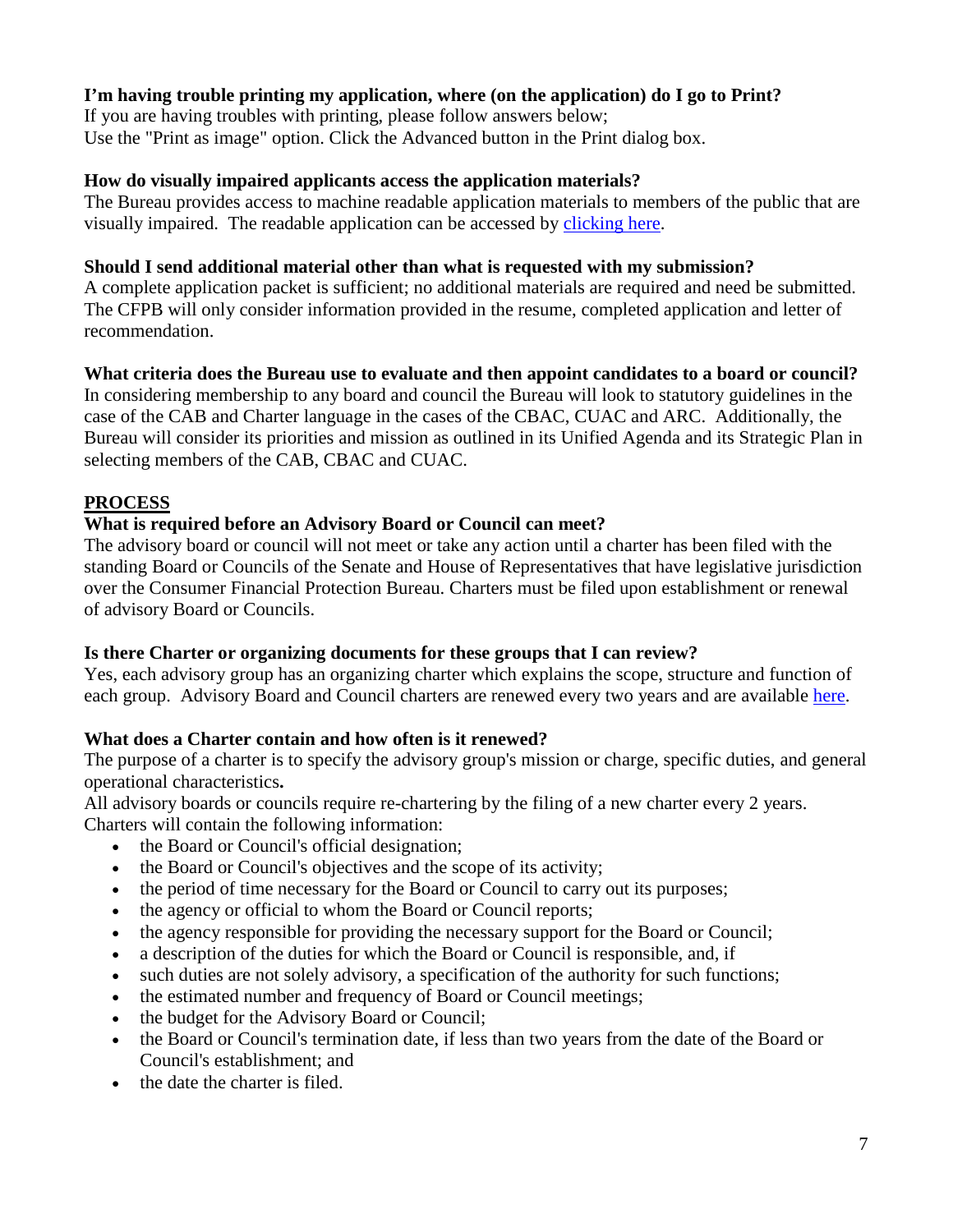# **How are Boards or Councils organized? Is there a Chair/Vice Chair? Are there Committees?**

Each Board and Council has a distinct governance structure outlined in their respective charters. Additionally, each group may adopt bylaws to operationalize this structure. Each Advisory body has a Chairperson and Vice Chairperson which is appointed by the Director. The Chairperson and Vice Chairperson is selected from among the members of the Board, and serves at the pleasure of the Director.

Except for the ARC, the Board and Councils may establish and dissolve committees, in consultation with the Bureau. All committees shall report to the Board or Council and not directly to the Bureau. Committees may include as participants individuals who are members of the Board and/or Councils and/or staff of the Bureau. Committees may, from time to time, call on individuals who are not members of the Board or staff of the Bureau, for the sole purpose of providing specific domain expertise and knowledge.

# **How will I know what the Advisory Boards and Councils have discussed? Does the CFPB maintain meeting minutes for its Advisory Boards and Councils?**

Although not required to comply with FACA, the Bureau complies with the spirit of FACA by providing transparency into the discussions of each advisory group. Information for each Board and Council meeting is posted to [consumerfinance.gov](http://www.consumerfinance.gov/) regularly. Specifically,

- Meeting summaries
- Membership rosters
- Meeting agendas
- CAB Annual report

#### **How often does each Advisory group meet?**

Generally, service on a Board or Council will vary for each group. The CAB meets three times per year, for usually two full business days; the ARC meets once per year for one business day, the CBAC and CUAC meet four times a year, twice in person and twice by conference call. The in-person meetings last a full day.

#### **How can I find out what was discussed during a Board or Council meeting?**

Minutes of meetings, records, reports, studies, and agenda of the Consumer Advisory Board shall be posted on the Bureau's Web site [\(consumerfinance.gov\)](http://www.consumerfinance.gov/). Unlike the Consumer Advisory Board, the Advisory Councils will not provide written reports or consensus suggestions, meeting minutes will include, when available, recommendations from individual Advisory Council members to the Bureau relating to the purpose and objectives of the Advisory Council as well as recommendations of possible improvements in the structure and process of the Advisory Council.

# **Are Advisory Board or Council Meetings open to the public?**

Each meeting of the Consumer Advisory Board shall be open to public observation, to the extent that a facility is available to accommodate the public, unless the Bureau, in accordance with paragraph (4) of the CAB Charter, determines that the meeting shall be closed. The Bureau also will make reasonable efforts to make the meetings available to the public through live web streaming or other methods. Advisory Council meetings are currently not open to the public.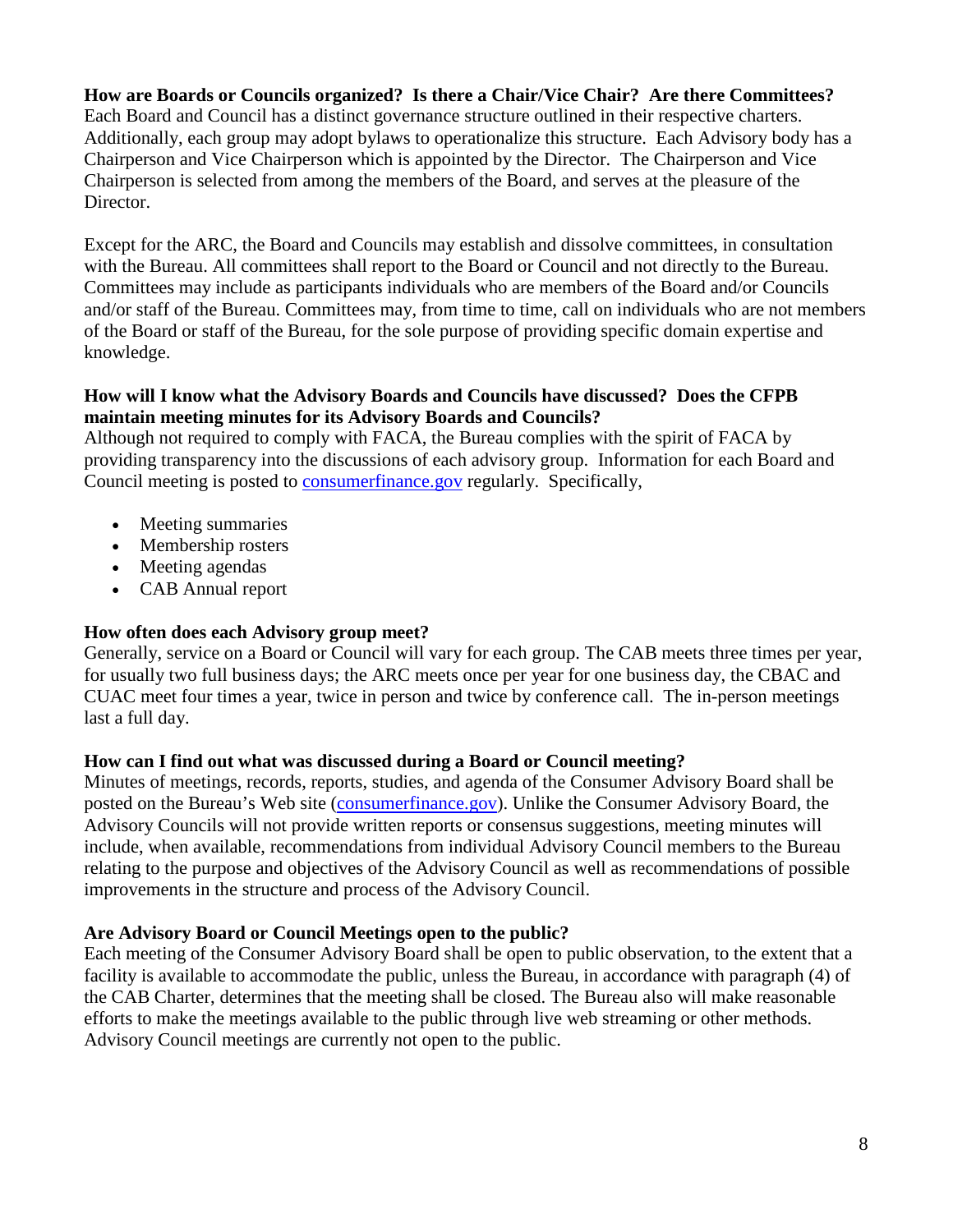# **Are Advisory Board or Council members compensated?**

Advisory Board and Council members are not compensated though in the case of the CAB the Dodd Frank Act does provide that provides that CAB members shall be entitled to compensation and also travel expenses.

# **REGULATION OF ADVISORY BODIES**

## **What is the Federal Advisory Committee Act (FACA) and does it apply to the CAB and other Advisory Councils?**

FACA was enacted in 1972 (and then amended in 1977) to control the growth and operation of the "numerous committees, board, commissions, councils, and similar groups which have been established to advise officers and agencies in the executive branch of the Federal Government." 5 U.S.C. App. 1, § 2(a). FACA is the legal foundation defining how federal advisory committees operate. The law has special emphasis on open meetings, chartering, public involvement, and reporting. 5 U.S.C., App.

FACA assigns the General Services Administration (GSA) responsibility for government oversight of advisory committees. GSA's Implementing Regulations for FACA are found at 41 CFR 102-3, *et. seq.*

As part of its responsibility under FACA, GSA issues government-wide guidelines and regulations for Federal Advisory Committee Management.

FACA does not apply to the Bureau's CAB and other advisory councils, *see* Federal Advisory Committee Act, 5 U.S.C. app. § 4(b)(2); however, the Bureau's Advisory Boards and Councils are organized to be transparent organized to be transparent and operate in the spirit of the principles that underlie the FACA. For example,

# **a. FACA requires that a charter be approved by the head of the agency and filed with both GSA and Congress before the Advisory Committee may convene.**

The Bureau's advisory boards and councils all have charters which have been approved by the Director and filed with Congress. Additionally, the Bureau's board and council charters follow FACA requirements and include:

- i. The committee's official designation
- ii. The committee's objectives and the scope of its activity
- iii. The period of time necessary for the committee to carry out its purpose
- iv. The agency or official to whom the committee reports
- v. The agency responsible for providing the necessary support for the committee
- vi. A description of the duties for which the committee is responsible and, if such duties are not solely advisory, a specification of the authority for such functions
- vii. The estimated number and frequency of committee meetings
- viii. The charter's termination date, if less than two years from the date of the committee's establishment
- ix. A description of the committee's membership and other membership provisions
- x. The name of the designated federal officer to chair or attend each meeting of the advisory committee
- xi. If the committee is to be composed of formal subcommittees or subgroups, and if so, their identity and function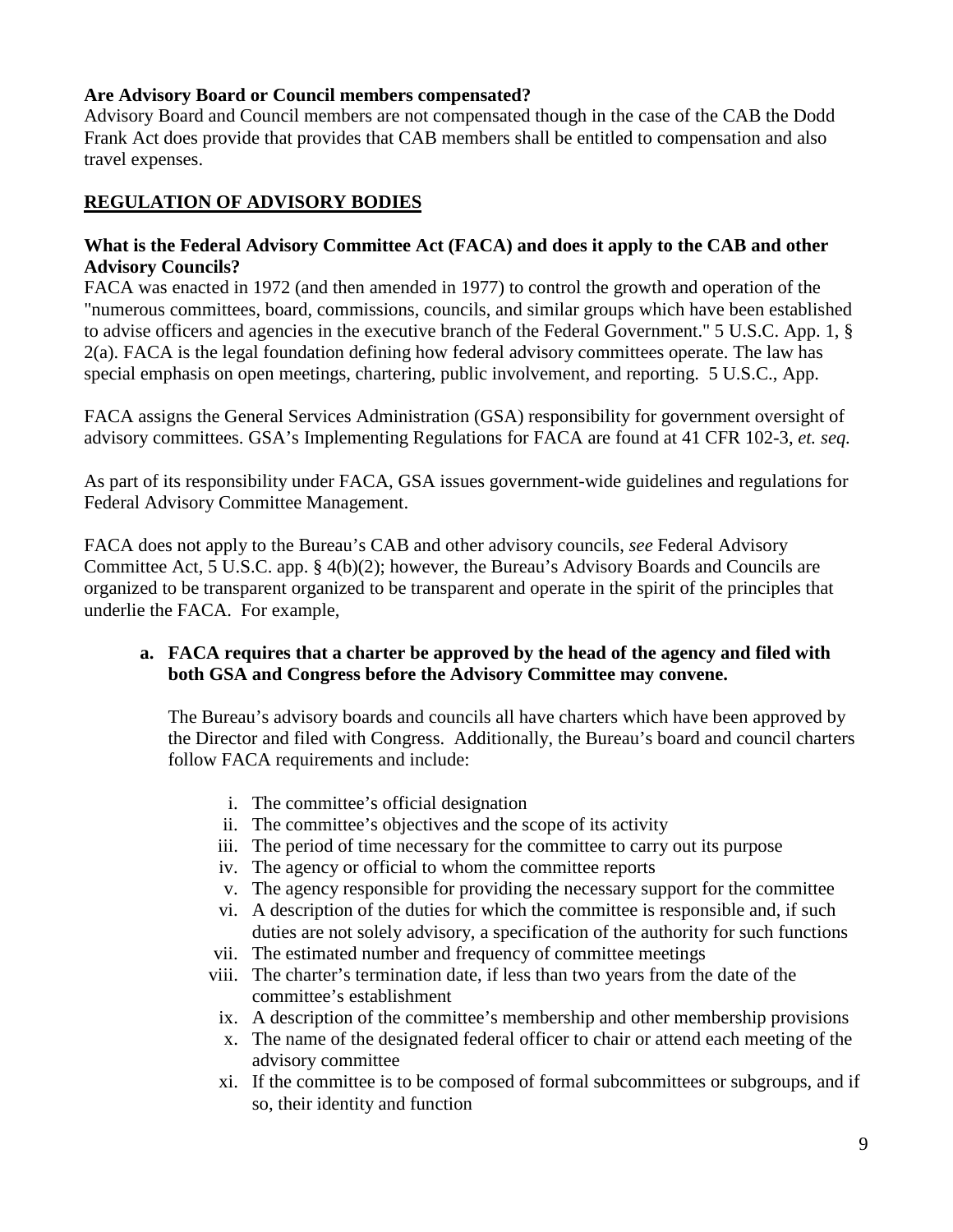- xii. The specific statutory authority for the committee
- xiii. The date the charter is filed